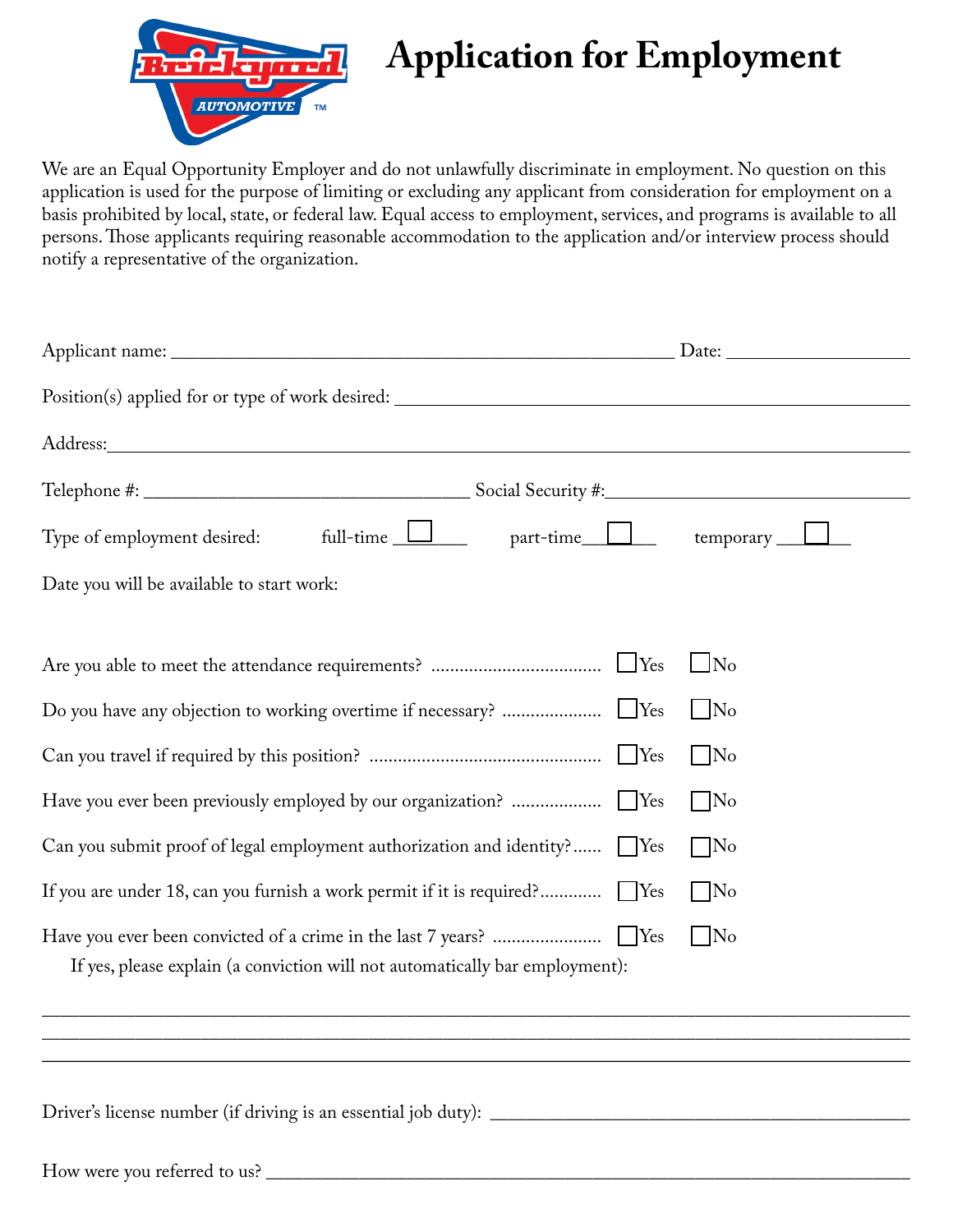## **Employment History**

Please provide all employment information for your past four employers starting with the most recent.

| ,我们也不会有什么?""我们的人,我们也不会有什么?""我们的人,我们也不会有什么?""我们的人,我们也不会有什么?""我们的人,我们也不会有什么?""我们的人 |  |  |  |  |
|----------------------------------------------------------------------------------|--|--|--|--|
|                                                                                  |  |  |  |  |
|                                                                                  |  |  |  |  |
|                                                                                  |  |  |  |  |
|                                                                                  |  |  |  |  |
|                                                                                  |  |  |  |  |
|                                                                                  |  |  |  |  |
|                                                                                  |  |  |  |  |
|                                                                                  |  |  |  |  |
|                                                                                  |  |  |  |  |
|                                                                                  |  |  |  |  |
|                                                                                  |  |  |  |  |
|                                                                                  |  |  |  |  |
|                                                                                  |  |  |  |  |
|                                                                                  |  |  |  |  |
|                                                                                  |  |  |  |  |
|                                                                                  |  |  |  |  |
|                                                                                  |  |  |  |  |
|                                                                                  |  |  |  |  |
|                                                                                  |  |  |  |  |
|                                                                                  |  |  |  |  |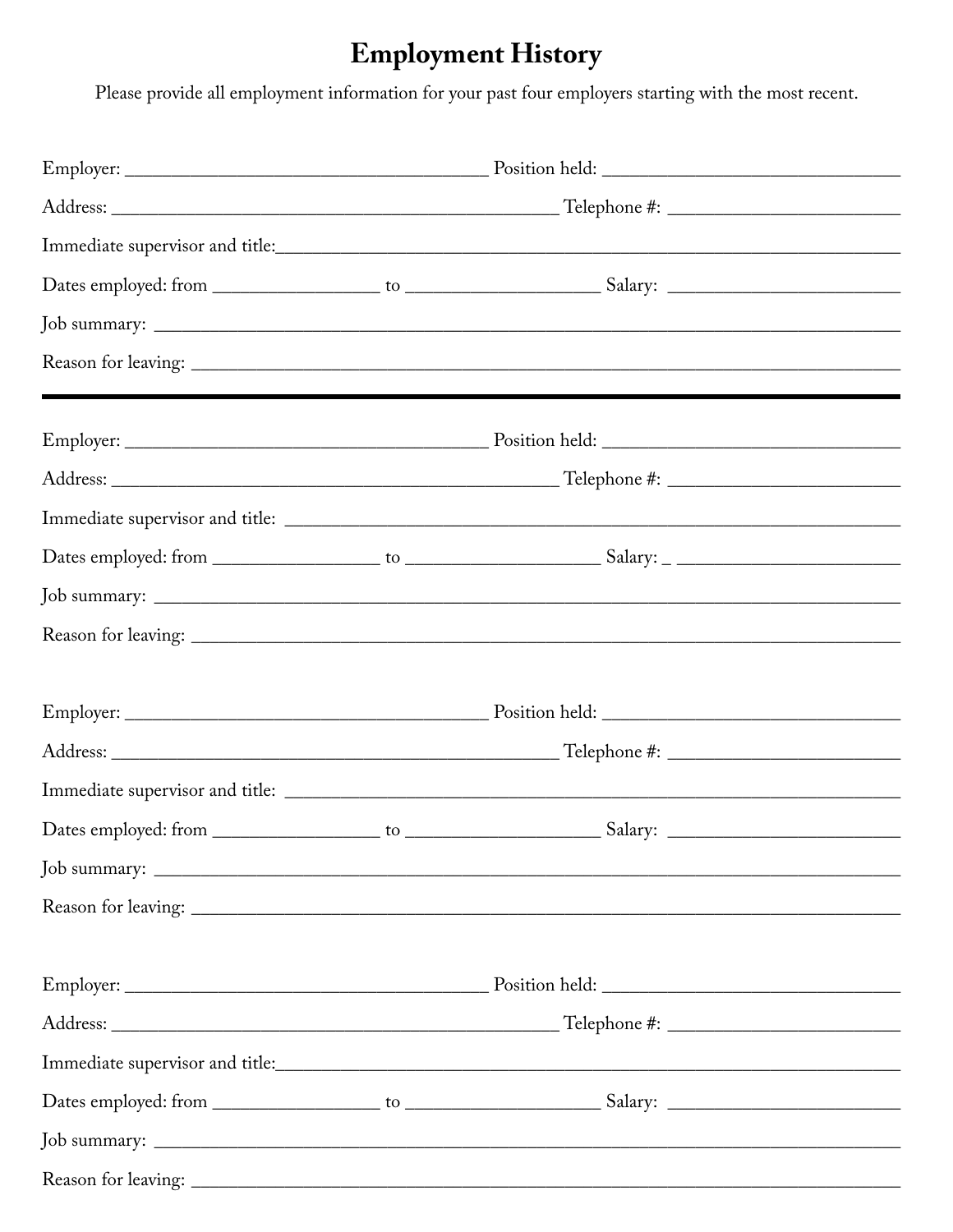## **Knowledge & Certifications**

|                                                   |                                 | Years of experience:          |                           |  |  |  |  |
|---------------------------------------------------|---------------------------------|-------------------------------|---------------------------|--|--|--|--|
| <b>ASE Certifications (check all theat apply)</b> |                                 |                               |                           |  |  |  |  |
| $\Box$ Brakes                                     | $\square$ Suspension & Steering | □ Heating & AC                | $\Box$ Engine Repair      |  |  |  |  |
| $\Box$ Manual Drivetrain & Axles                  | $\Box$ Auto Trans/Transaxle     | □ Electric/Electronic Systems | $\Box$ Engine Performance |  |  |  |  |
| □ Advanced Performance                            | □IMACA Certified                |                               |                           |  |  |  |  |
| <b>Repair Procedure</b>                           | Very<br>Knowledgeable           | Somewhat<br>Knowledgeable     | Little or No<br>Knowledge |  |  |  |  |
| Oil Change Service                                | $\mathsf{L}$                    |                               |                           |  |  |  |  |
| <b>Brake Service, Domestic</b>                    |                                 |                               |                           |  |  |  |  |
| Brake Service, Foreign                            |                                 |                               |                           |  |  |  |  |
| <b>Brake Fluid Flush</b>                          |                                 |                               |                           |  |  |  |  |
| Drum & Roter Replace                              |                                 |                               |                           |  |  |  |  |
| <b>Trans Flush Service</b>                        |                                 |                               |                           |  |  |  |  |
| <b>Trans Filter Service</b>                       |                                 |                               |                           |  |  |  |  |
| Ball Joints & Tie Rods                            |                                 |                               |                           |  |  |  |  |
| Rack & Pinion Replacement                         |                                 |                               |                           |  |  |  |  |
| <b>Steering Column Repairs</b>                    |                                 |                               |                           |  |  |  |  |
| Shocks & Struts                                   |                                 |                               |                           |  |  |  |  |
| Stabilizer Bar/Links                              |                                 |                               |                           |  |  |  |  |
| <b>Exhaust Repairs</b>                            |                                 |                               |                           |  |  |  |  |
| Tire Balance                                      |                                 |                               |                           |  |  |  |  |
| Tire Repairs                                      |                                 |                               |                           |  |  |  |  |
| Tire Machine                                      |                                 |                               |                           |  |  |  |  |
| <b>Battery Service</b>                            |                                 |                               |                           |  |  |  |  |
| Alternator Test & Replace                         |                                 |                               |                           |  |  |  |  |
| Starter Test & Replace                            |                                 |                               |                           |  |  |  |  |
| <b>Electrical System Diagnostics</b>              |                                 |                               |                           |  |  |  |  |
| Oxy-Acetelyne Torches                             |                                 |                               |                           |  |  |  |  |
| Motorvac Fuel System Flush                        | <b>College</b>                  |                               |                           |  |  |  |  |
| Heater Hoses                                      |                                 |                               |                           |  |  |  |  |
| Radiator Replacement                              |                                 |                               |                           |  |  |  |  |
| Water Pump                                        | $\mathcal{L}$                   |                               |                           |  |  |  |  |